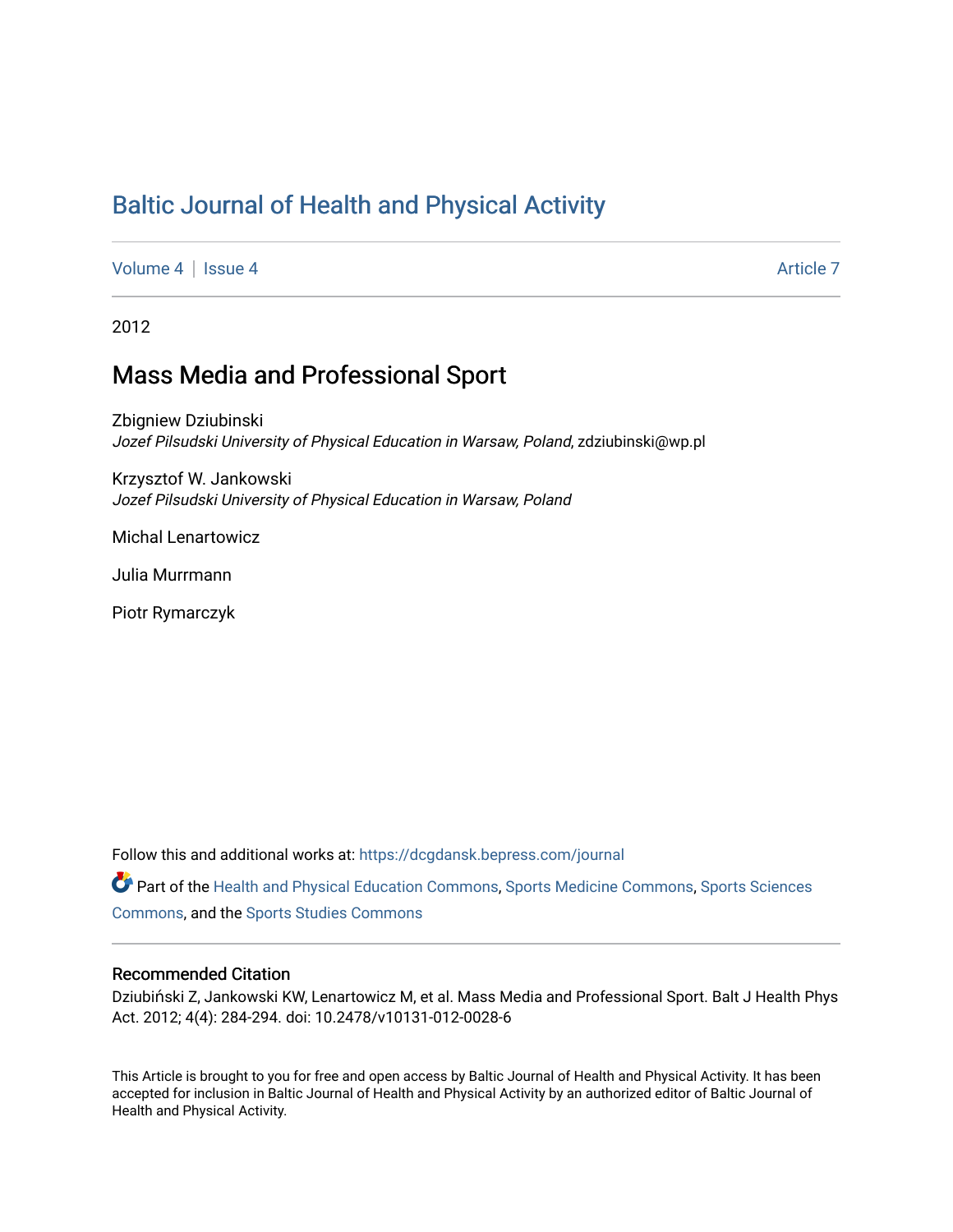

DOI: 10.2478/v10131-012-0028-6

## **Mass Media and Professional Sport Authors' Contribution:**  A – Study Design B – Data Collection C – Statistical Analysis D – Data Interpretation E – Manuscript Preparation F – Literature Search G – Funds Collection **Zbigniew Dziubiński (A, B, C, D, E, F) , Krzysztof W. Jankowski (A, B, C, D, E, F), Michał Lenartowicz (A, B, C, D, E, F) , Julia Murrmann (A, B, C, D, E, F), Piotr Rymarczyk (A, B, C, D, E, F)** Józef Piłsudski University of Physical Education in Warsaw, Poland *Key words: mass media, professional sport, show Abstract The goal of this paper is to show the relationship between the mass media and professional sport, with special focus on both the positive and negative impact the mass media might have on the development of sport, complete with changes which the mass media trigger in sport as such. In order to do so, the paper employs a range of theories, including the structural-functional theory, symbolic interactionism and, to a certain extent, the theory of social conflict. Several research methods have been used as well, including the inductive and deductive methods, the idiographic and nomothetic methods and an analysis of publications dealing with the subject. The links and interrelations between sport and the mass media are many and multi*layered and opinions on them differ greatly. It is not possible to unequivocally decide *whether they are good or bad as far as contemporary people and the modern civilisation are concerned. Like most social and cultural phenomena, they certainly can be*  both. The mass media and sport are two domains which influence each other and *each of them has changed because of the other. One could say that nowadays, the mass media and sport form an almost perfect union.*  **Word count**: 6 057 **Tables:** 0 **Figures:** 0 **References**: 37 **Received:** June 2012 **Accepted:** December 2012 **Published:** December 2012 **Corresponding author:**  D hab. prof. AWF Zbigniew Dziubiński

Józef Piłsudski University of Physical Education, Dep. of Sociology Marymoncka str. 34, 00-968 Warsaw, Poland Phone: +48 22 839-44-10 E-mail: zdziubinski@wp.pl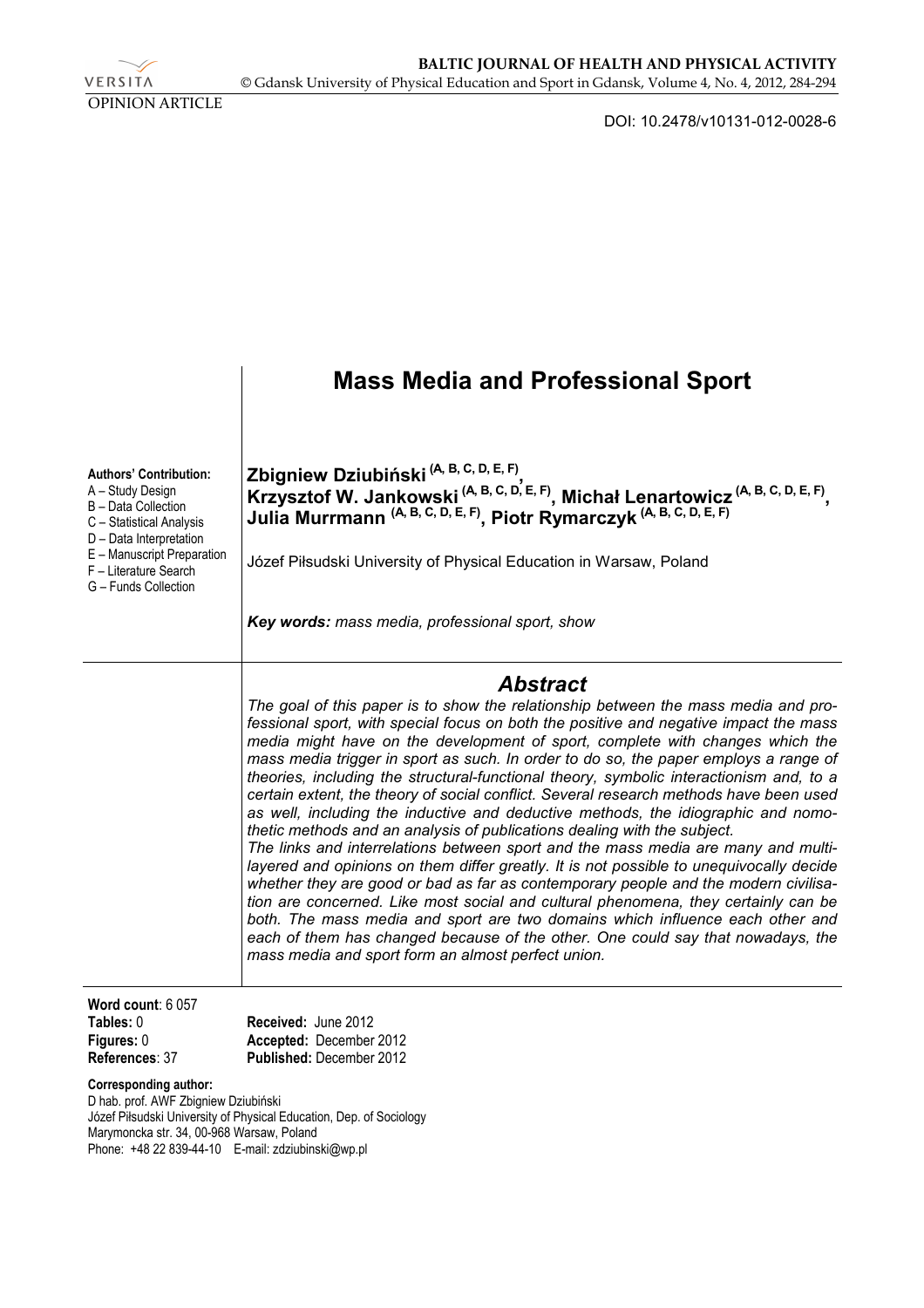#### **Introduction**

Life in a modern society differs fundamentally from the lives people used to live in traditional communities. Every day, we instinctively, almost mechanically, turn on our television sets and radios and read, or at least leaf through, newspapers and magazines. Such behaviour is considered normal and we cannot really imagine for things to be any different. This is how we obtain information and different kinds of knowledge and little do we know, the process produces needs, ideas, cravings, identifications and dreams of a better life (aesthetic looks, better health, higher social standing, being rich and well-educated, having better cosmetics, an exclusive car, an estate, a wonderful family and a group of close friends). The rapid development of the mass media, closely connected with the information technology revolution, has changed the way people think, produce, consume, buy and sell goods, manage companies and other people, communicate with one another, live, die, fight wars and show love [1]. Almost everything has changed and become new.

We are under the influence of a force which we cannot see or realise and which has a massive effect on our behaviour and attitudes. This force is the symbolic culture, most notably the mass media which have become a constitutive part of our lives [2].

This paper aims to show the relationship between the mass media and sport, with special focus on both the positive and negative impact the mass media have on the development of sport, complete with changes which the mass media trigger in sport as such. In order to do so, the paper employs a range of theories, including the structural-functional theory, symbolic interactionism and, to a certain extent, the theory of social conflict. Each of them covers certain premises, notions and laws, or in other words, makes some fundamental ontological, epistemological and methodological assumptions which, taken together, will help solve the research problem outlined above [3, 4]. The theories are endorsed by the likes of Talcott Parsons, Robert Merton, Georg H. Mead, James H. Cooley, Ralf Dahrendorf, William G. Sumner and others.

In order to explore the research problem outlined above, this paper makes use of a selection of suitable research methods that include the inductive and deductive methods, the idiographic and nomothetic methods and an analysis of publications dealing with the subject [5, 6].

Before the objective of this paper is reached, we shall first discuss what the term mass media means, then study what caused the mass media to emerge and identify the characteristic features of the mass media. Then, relying on findings obtained by researchers who deal with the mass media, the paper will list the positive and then the negative effects which the mass media have on transformations in sport and on sport audiences.

## **Understanding the Term "Mass Media"**

The mass media are a tool used for mass communication, communication on a large scale. The term encompasses the press, cinema, radio and television as well as books, posters, music records and other media which circulate in huge numbers of copies. According to many researchers, information carriers as such and the way in which information is delivered have a stronger effect on those who receive information than the very information which is being communicated. Many also believe that the development of the mass media should serve as a criterion for identifying stages in the history of humankind.

Mass communication, the functioning of the mass media and the consequences thereof are referred to in professional literature as mass culture, a term first used in 1941 by German philosopher and sociologist Max Horkheimer and then, two years later, by American writer and journalist Dwight Macdonald [7, 8].

The emergence of mass society has depended on the development of new technology and new technical tools which are used to deliver information to wide audiences. It is a gradual process which in its initial phase involved the invention of the rotary printing press that resulted in high-circulation press. The world's first sports periodical was published in London in 1791 while Poland published its first sport-related press title, the Lviv-based PrzewodnikGimnastycznymagazine, almost a century later [9]. The main drawback of publishing sports news in the press was that the news reached readers with a considerable delay, when one sporting event or another was already over.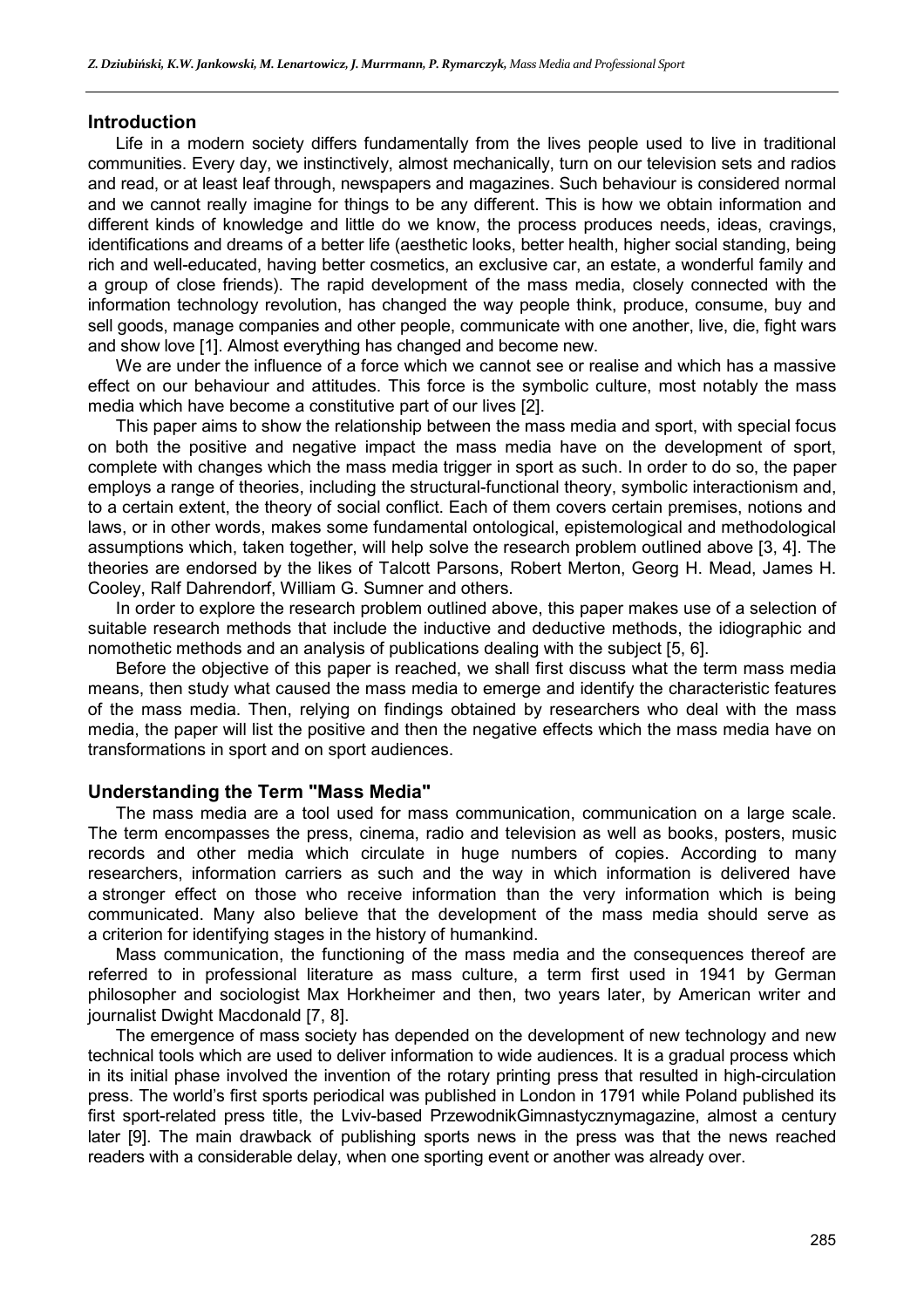The key factor determining mass society during its second development phase was the radio, an invention which was free from several downsides of the press. The radio made live reports from sporting events possible. Live broadcasts from sporting events accounted for a considerable part of the air time right from the radio's beginnings in the 1920s [10].

The third phase began with the advent of television which presented far greater opportunities to make news programs attractive. Not only were reports broadcast live on television, but they were also visual. News combining sound and vision instantly became immensely popular and turned television into the dominant mass medium. The first live telecasts from sporting events went on the air in the 1930s. In Poland, sporting events were not broadcast live until around 20 years later. Then, modern technology involving telecommunications satellites turned what until that point had been predominantly local events into worldwide affairs.

The FIFA World Cup in West Germany in 1974, when the Polish team coached by Kazimierz Górski won the historical silver medal, was the first event to be seen on television by over 1 billion people. Twice as many viewers watched the World Cup in the United States twenty years later. The Summer Olympic Games in Beijing in 2008 passed the 5 billion mark, which accounts for 75 percent of the global population.

The fourth phase in the development of mass society is connected with the spread of personal computers and the world wide web. This phase extends slightly beyond mass culture, but due to its role and significance in delivering news and reporting sporting events, it would be hard to pass it over.

Researchers who deal with this subject give differing definitions of the mass media in their works. Some researchers highlight the technological side of the mass media and their development, others focus on how content is customised to suit audiences' tastes and still others point out to mass audiences as such. Some researchers remark on how readers, viewers and listeners receive almost identical content coming from very few sources [11, 12, 13].

Researchers on the mass media also identify different reasons behind the emergence of the mass media. Let us now try and gather the reasons and put them in a logical order. The reasons are as follows:

- technological development and new technology led to the invention of modern transmitting devices, used to disseminate information, and of reasonably priced receiving devices which a large part of the public could obtain access to;
- urbanisation turned communities into mass societies which were particularly susceptible to the influence of the mass media;
- mass culture is replacing folk culture which has been on the decline as a result of industrialisation, urbanisation and the economic migration which those trigger;
- the demand for light and unchallenging entertainment provided by the mass media compensated for hours of mundane and physically and mentally exhausting work;
- the desire to occupy free time encouraged vast groups of white and blue collar workers to take advantage of the appeal of the mass media as a form of entertainment;
- widely available education reduced the rate of illiteracy and helped people acquire competences necessary to receive information about the world at large, a world which often differed from the one they were familiar with.

Right from the beginning, mass communication has had its commentators, both advocates and critics. Some of the most noteworthy commentators include exponents of the Frankfurt School along with José Ortega y Gasset, Dwight Macdonald, Edgar Morin, Dominic Strinati, AntoninaKłoskowska and Marian Golka. Taking into account certain observations made by these and other researchers who deal with mass communication, we can try and recapitulate some of the basic features of mass communication. They are as follows:

- new technology and technical resources as the prerequisite for mass communication;
- masses of dispersed readers, listeners and viewers;
- universal content which is easy to take in;
- standardised content put together to make sure that the same standards apply to all members of the audience, so that the content is attractive to everybody and addresses the universal need for entertainment and play;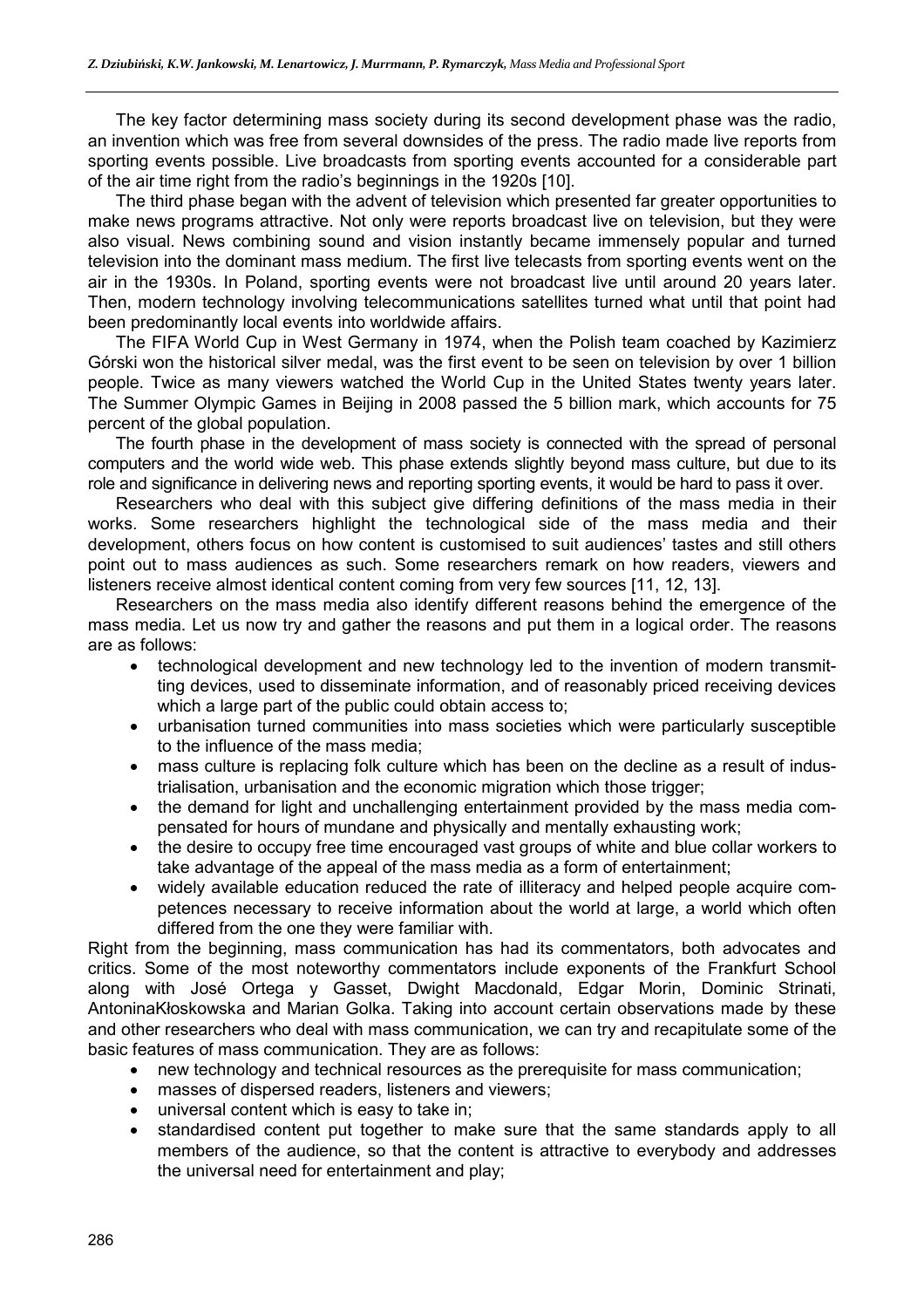- homogenisation of culture where elements of culture of different complexity and different character are mixed into a "homogenous pulp," as Macdonald put it, and fed to audiences;
- the absence of cultural autonomy where different cultures overlap and take advantage of one another for their own benefit;
- attractive messages and content designed to address audiences' ludic and hedonistic needs as well as the craving for drama;
- an altered creative process in which the form and content of a communicated message are not shaped by the tastes of creators, but the tastes and needs of audiences;
- mass communication triggers a projection and identification process where models from the mass media are transplanted into real life and people no longer see the difference between the world of the mass media and their everyday lives.

## **The First Group Aspects**

"For centuries, the favourite form of entertainment for crowds has been to watch athletes compete," T. Goban-Klas writes. "Near the agora and the amphitheatre, the Romans used to build arenas where people fought for their lives in quasi sport competition. Like the agora and the amphitheatre, the arena and its auditorium formed a unity of time and space for both the competitors and the spectators. It was not until the advent of the mass media that the unity got broken. Illustrated press, the radio and, above all, television transported sport from stadiums to people's homes around the world. The arena became a global one and the audience grew to enormous proportions" [14, 15].

Let us now concentrate on the positive impact which the mass media have on sport. It has to be said, however, that what follows is just a subjective point of view, for what we consider positive may be regarded as negative by others. Below is a synthetic list of positive features and functions of the mass media.

#### *The Mass Media Strengthen Globalisation in Sport*

British sociologist Joseph Maguire traces the beginnings of globalisation in sport to the third phase of the sportisation process which involved the establishment of the first sport institutions such as the International Olympic Committee (1894) and the FIFA (1904) and the revival of the Olympic Games (1896) at the turn of the 20th century [16]. Globalisation in sport means that, amongst other things, mass audiences have access to sport broadcasts. The mass media have turned sport into a global phenomenon so that nowadays, there is hardly a place in the world from which sport is totally absent, as evidenced by the fact that the International Olympic Committee is an association of over 200 national committees and major sporting events are seen on television by billions of viewers. This is one of the reasons why the official symbol of the Olympic Games, the five Olympic rings, is the most recognisable symbol on the planet (recognised by three-fourths of the global population). It is more recognisable than the cross, the crescent, the U.S. flag, the EU flag and the flag of the United Nations.

#### *The Mass Media Influence Commercialisation in Sport*

The mass media caused audiences of sporting events to grow, which people soon realised created new opportunities for sport to generate profits. Mass audiences craved coverage of sporting events and so broadcasts suddenly became an attractive commodity. The largest and richest broadcast stations started applying for broadcasting rights and prices for the rights soared at an unprecedented rate. American television networks paid \$390,000 to the International Olympic Committee for rights to cover the Olympic Games in Rome in 1960, while by the time of the Olympic Games in Sydney in 2000 the price reached \$715 million [17]. The NBC broadcasting giant has paid a considerable \$4.38 billion for rights to show, in the United States, coverage of the Olympic Games held between 2014 and 2020.

Another important source of income in sport are contracts which advertisers sign with athletes and organisers of sporting events. The most powerful and wealthiest corporations, such as Coca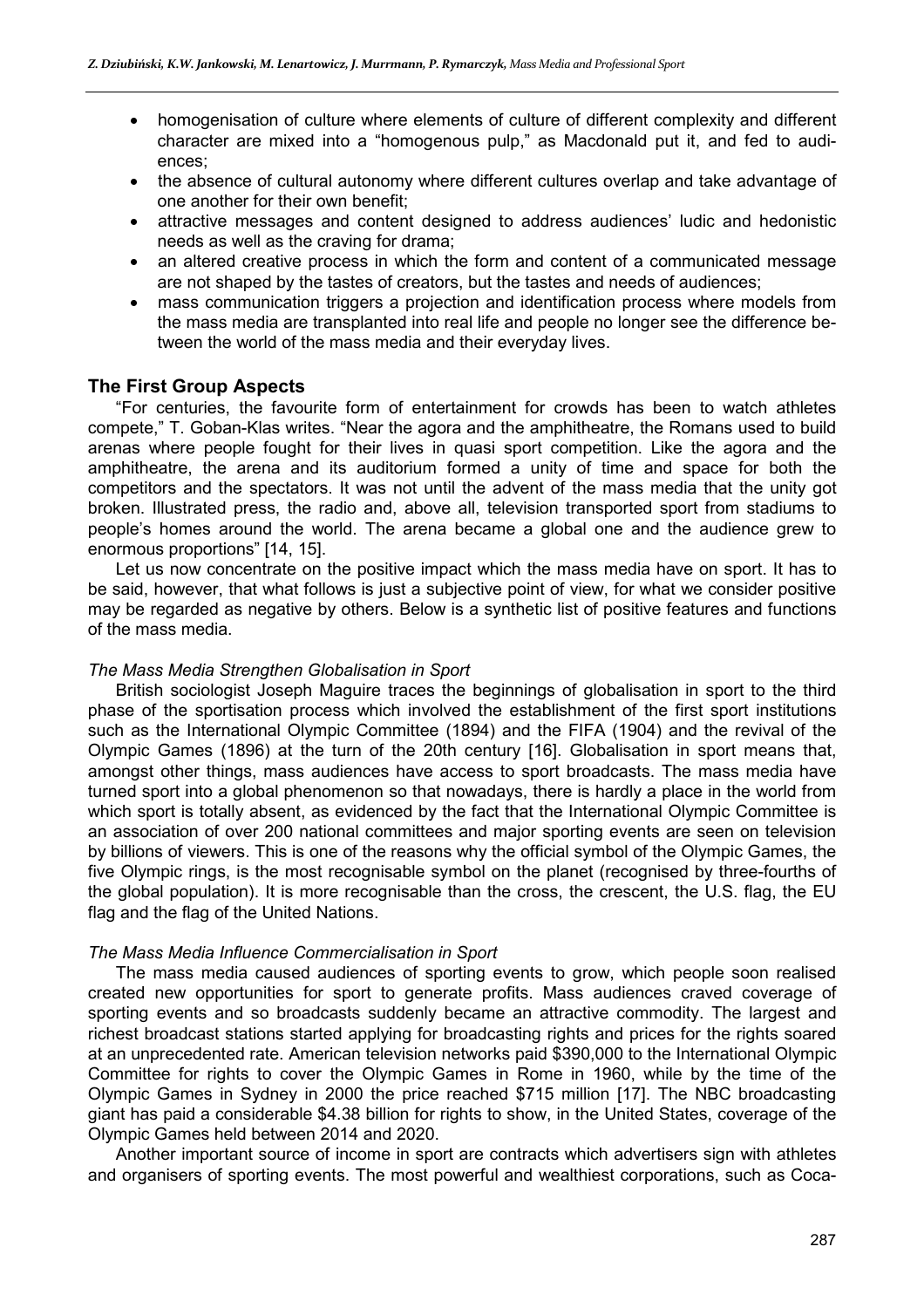Cola, IBM, Kodak, Panasonic, Visa, Xerox and Volkswagen, play a key role as sponsors of the Olympic Games. Coca-Cola has the strongest bonds with the Olympic movement, contributing around \$100 million to the organisation of consecutive Olympic Games.

#### *The Mass Media Stimulate Professionalisation of Sport*

When mass culture caused audiences of sporting events to grow, sport became both commercialised and professionalised as a result. New professions that emerged in the process include those of a coach, physician, masseur, manager and so on. The amateur movement started being replaced by professional sports and athletes moved on from being amateurs to professionals practicing sports for a profit. Sport contestants became hired workers whose value was determined by the free labour market. The departure from the amateur movement began in the 1960s. At first, American Jack Kramer opened international tennis tournaments to professional players and then, some 20 years later, IAAF president Primo Nebiolo started introducing professional sport to track and field sports, a process as a result of which the word "amateur" was removed from the IAAF's name in 2001 in Edmonton. Thanks to Spanish marquis Juan Antonio Samaranch, the president of the International Olympic Committee, during the Summer Olympic Games in Seoul in 1988 sport fans worldwide were able to marvel at the playing techniques of professional tennis players Steffi Graf from Germany and Stefan Edberg from Sweden. At the Summer Olympic Games in Barcelona in 1992, we could all watch in astonishment the perfectionism of the Dream Team from the United States, consisting of the likes of Michael Jordan, Earvin "Magic" Johnson, Charles Barkley and Karl Malone.

#### *The Mass Media Make Sporting Events More Attractive*

The mass media trigger changes in sport which make sport a more attractive experience. This is particularly true about television, as it caters to the expectations of immense audiences. Firstly, competitions and tournaments are scheduled to take place during the prime time in countries which are the most important from the commercial point of view. Secondly, television helps shape rules and scenarios of sporting events in a way that makes them even more attractive to spectators. As a result of all these changes: 1) competitions become more dynamic, 2) there are fewer circumstances under which the duration of an event can be extended, 3) restrictions are imposed on timed games, 4) the rules of competitions become clearer, 5) the visual side of sport competition is made more attractive by means of colourful and scanty (in the case of women athletes) outfits, 6) intervals are introduced and used as time for extra attractions and commercials [18,19].

#### *Stardom in Sport*

Modern societies are fascinated by sport and consequently, the most outstanding (most mediafriendly) athletes become mass culture stars. They personify people's ideas of living a happy life in riches, luxury and fame. Sporting celebrities are admired, respected and have a high social standing [20]. It should also be noted that success in life is commonly identified with attractiveness and that is something which advertisers are keen to take advantage of while advertising their goods and services. The media are not only interested in athletes as such, but also their private lives, especially love affairs, sex scandals and large-scale financial operations, many of which are not entirely legal. As for the image of sporting celebrities which the media create, the focus shifts from the competition aspect to sex appeal. This is particularly true about women (beach ball players, tennis players, etc.), but not exclusive to them.

#### *Democratisation of Sport*

The mass media help make sport a democratic phenomenon, because virtually everybody regardless of their sex, age, affluence, education and place of residence are able to follow sporting events such as the Olympic Games, world championships in different sports, tennis tournaments and so on. Admittedly, stadiums and other venues are designed to enable as many spectators as possible to get a live and direct experience of sport competition (the largest football stadiums can seat around 100,000 people), but all of that is just a fraction of the number of viewers who can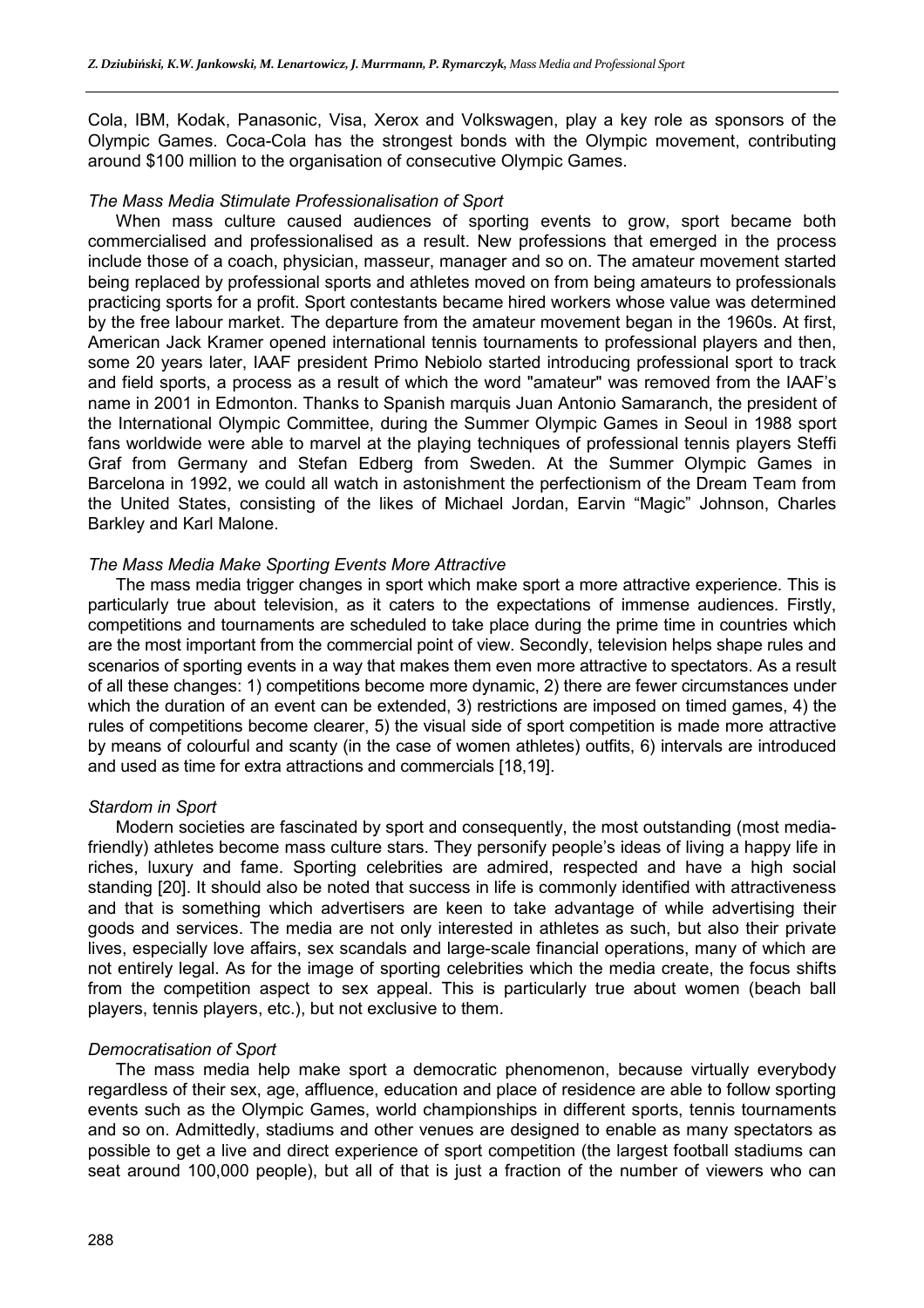follow sporting events thanks to the mass media. The democratisation of sport also means that sport fans can follow more than one sporting event at a time, because they are able to choose a specific sport programme which is of interest to them.

#### *Educating Audiences about Sport*

Thanks to media coverage of sporting events, the public can learn about regulations which govern a given sport and find out about the rules of competition. Empirical research conducted at the Sociology Unit of the JózefPiłsudski University of Physical Education in Warsaw shows that a considerable percentage of adolescents have recently learned the rules of volleyball (a sports discipline which in the past several years has been popular like never before) just by watching volleyball matches shown on television. Many researchers also remark that sport provides ethical education through the principles of fair play. Although this aspect is quite broadly discussed in professional literature, it nevertheless requires further and more thorough empirical research [21].

#### *Filling the Void Left after Folk and National Sports*

In this process, sports of local interest are replaced by sport of global proportions [22] which comprises around 40 most popular sports known as stadium-based sports. The mass media lead to global socialisation through sport, which is to say that the same content and values reach different nations, ethnic groups, communities and cultures. The process is an objective one, but opinions on it greatlydiffer. Researchers who disapprove of the process include WojciechLipoński, who strongly criticises the fact that stadium-based sports have been driving folk and regional sports out [23]. Lipoński is particularly critical of the way folk sports started to disappear in Poland after 1945. In *World Sports Encyclopedia*[ 24], Lipoński describes the multitude and diversity of sports around the world and by doing so, he implicitly points to Poland's neglect in fostering traditional sports.

#### *Strengthening Social Integration*

The mass media create connections between social communities which differ from one another. Since the mass media are usually universal and standardised, they unite rather than divide and this is true not only locally, but also globally. While the mass media are a valuable integrative factor, we also need to remember they harbour content which can spark conflicts and lead to disintegration. One example are animosities between supporters of rival teams which can be fuelled by the mass media. An armed conflict inspired by rivalry between two football teams broke out in 1969 between Honduras and El Salvador, two small countries in Central America. An army of 20,000 Salvadoran soldiers attacked the weaker Honduras aiming to completely annex the country. The incident went down in the history of sport and football as the Football War. In contrast, a good example of international integration took place when athletes from South and North Korea, two countries engaged in a permanent conflict, marched side by side during the Olympic Games opening ceremonies in Sydney and Athens.

#### *Alleviating the Sense of Alienation in Everyday Life*

Those who use the mass media to follow sport events are in a way transported to another world, a world of relaxation, fun and entertainment after all the hardships, anxiety and frustration that often comes with the work they do on a daily basis. The mass media, broadcasts of interesting sporting events watched in the comfort zone of one's own flat, serve as a remedy to help people release stress, regain balance and regenerate before heading back to work. This is definitely not a way to eliminate alienation processes for good, but it is still important, because at least temporarily it allows people to liberate themselves from thoughts and situations which trigger their sense of alienation.

#### *Satisfying Audiences' Ambivalent Tastes*

The mass media cater to the public's ambivalent tastes by delivering a wide range of different sport-related articles, titles, programmes and so on. On the one hand, news and programmes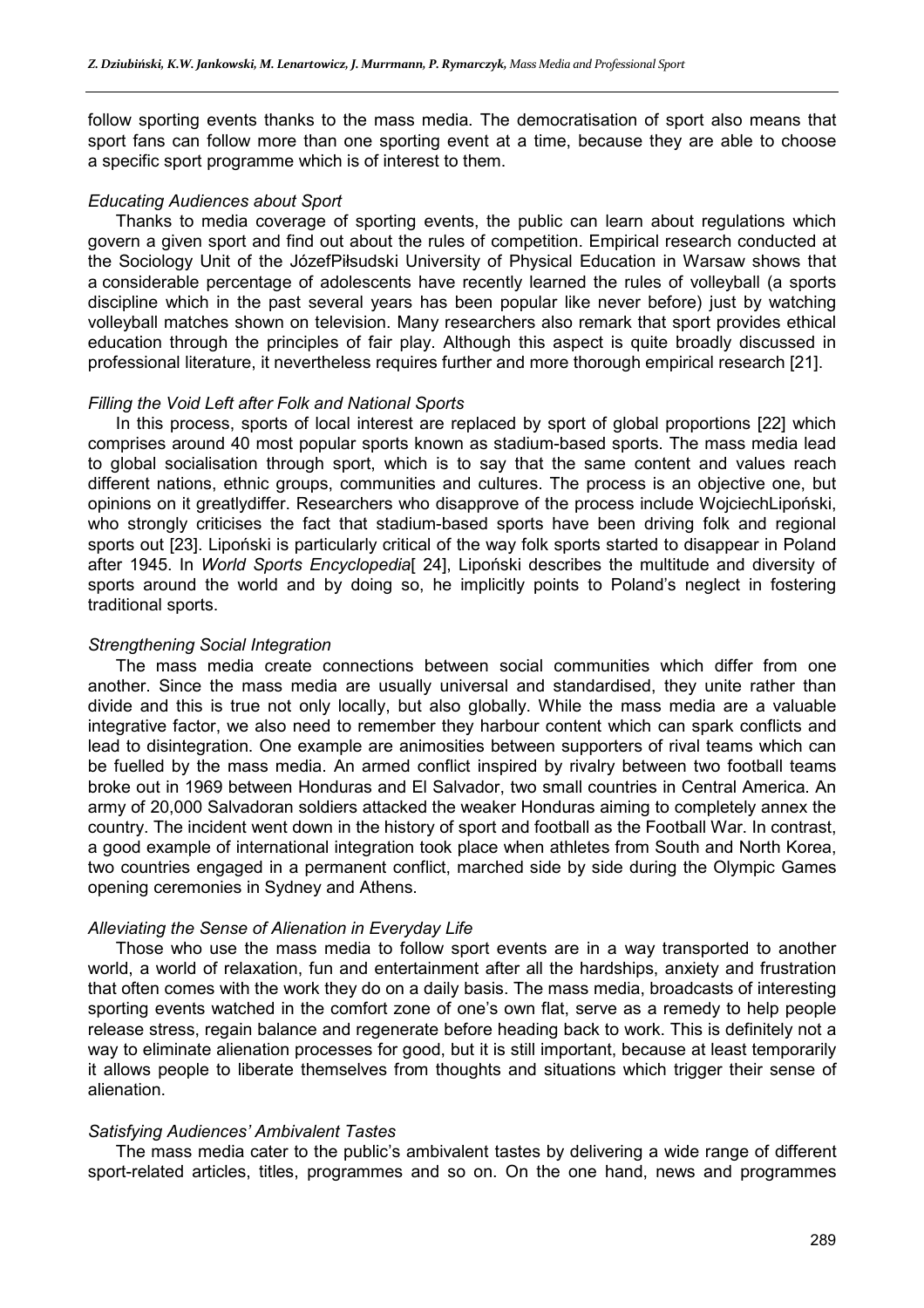about sports such as sailing, tennis, golf, gliding, figure skating and fencing to a large extent match the interests of well-educated, affluent people who live in big cities and hold senior positions in the workplace. On the other hand, however, the mass media address the expectations of people who occupy lower positions in society by showing broadcasts and publishing articles on football, wrestling, weightlifting, cycling and boxing [25]. The mass media are able to satisfy ambivalent desires that pertain to sport thanks to the homogenisation of the desires, that is, by providing sport coverage which varies in content and complexity.

## **The Second Group of Aspects**

The mass media are subject to criticism because many researchers disapprove of mass society. They argue that industrialisation and urbanisation have had a negative impact on social phenomena and processes. Dominic Strinati writes that due to changes triggered by the emergence of mass society, traditional social structures and values which used to unite people have eroded and become unstable. What he means includes the "eradication of agrarian work tied to the land, the destruction of the tightly knit village community, the decline of religion and the secularisation of societies; and they have been associated with the growth of scientific knowledge, the spread of mechanised, monotonous and alienating factory work, the development of large anomic cities populated by anonymous crowds, and the relative absence of moral integration" [26].

The mass media are usually criticised on the following three premises: 1) resentment against the industrial civilisation, 2) nostalgia for the past and all the distinctive features of traditional societies, 3) a certain sense of superiority over the masses and their culture.

Taking into account analyses and diverse theories on the mass media developed by researchers such as Max Horkheimer, Theodor W. Adorno, Herbert Marcuse (exponents of the Marxism-inspired Frankfurt School), Dwight Macdonald, Edgar Morin, AntoninaKłoskowska and Marian Golka, let us now try and recapitulate their critical conclusions in the below list.

#### *The Mass Media Are Used as a Political Manipulation Tool*

This is the case when, through campaigning and political propaganda, the mass media are used to win over the public, so that the interests of political authorities are satisfied. The mass media have a powerful effect on the public, which makes them of high interest to politicians and political parties, for those who have influence on the media can stay in power for many years, as exemplified by Silvio Berlusconi in Italy. The political (and not just political) impact of the mass media is best illustrated by the saying that "a politician can be killed with a newspaper." Totalitarian regimes have often used the mass media to pursue their political objectives. Spectacular sporting events have served as an opportunity to shape national sentiments in a way that cause people who identify with their nation to essentially identify with the authorities and political parties that control their country. The most striking example of this were the Olympic Games in Berlin in 1936. More recently, in communist Poland sport was exploited as a tool to accomplish both domestic and international political goals. Athletic achievements at the Olympic Games were interpreted not only as a sign of physical perfection, but also a testimony to the strength, prosperity and high standing of the nation and country. They were regarded as evidence of the superiority of one political system over another.

#### *The Mass Media Are Used as an Economic Manipulation Tool*

The mass media spark all kinds of accumulating desires, cravings and aspirations which can eventually materialise when the public buy certain goods and services. In other words, the mass media stimulate consumerism [27, 28, 29]. The mass media also perform economic manipulation in the area of sport. Advertisements show the advantages of different products which, if owned, promise to enhance the comfort and performance of sport activity and also allow athletes to advance in standings and win prestige in the sport community. Goods and services (both sportrelated and not) are frequently advertised with the faces and voices of the most outstanding athletes. For example, Katty Perry, David Beckham and Lionel Messi have lent their image to Adidas products, Victoria and David Beckham advertise perfume from Signature, Andre Agassi is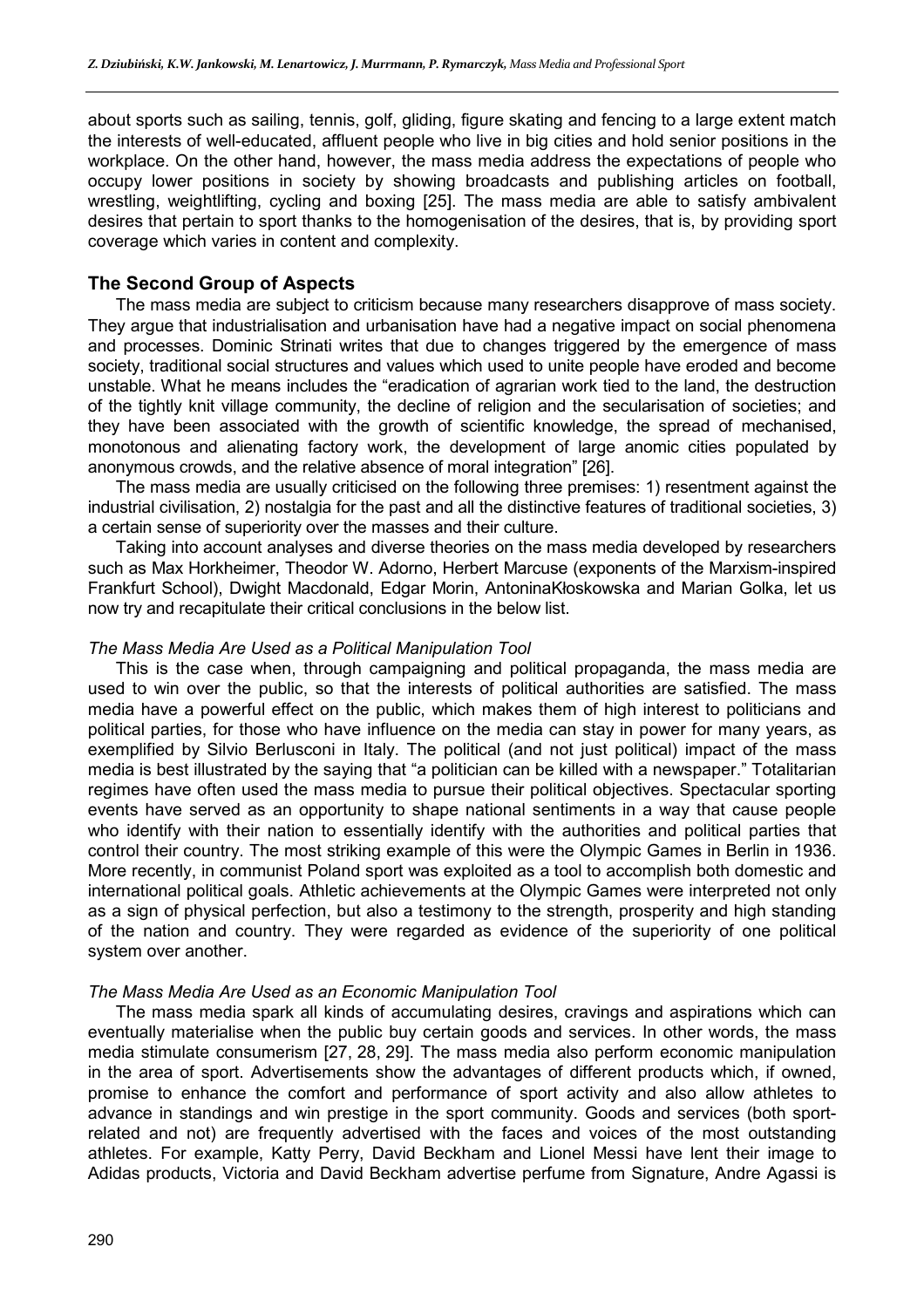the face of Gillette products, Adam Małysz advertises Polish Post Office and chocolate by the Goplana company and JustynaKowalczyk has appeared in commercials for the Polbank bank. The goal of such advertising campaigns is to make audiences feel like there is a connection between a product they own and all that a given great athlete has accomplished. Since the 1930s, advertising fees and sales of rights to broadcasts of competitions have been part and parcel of major sporting events [10]. Marketing strategies which are not uncommon in sport include ambush marketing where different ads are placed next to the logotypes and advertisements of the official sponsors of a given event [30, 31].

### *Strengthening Passive Attitudes in Audiences*

As such, passive reception of sport cannot be regarded as a drawback of the mass media, because in many cases, this form of taking part in sport can be beneficial when, for example, it helps people regenerate. What the mass media can be regarded as guilty of is that huge amounts of information taken in for hours on end lead to illusory and fruitless existence. Firstly, this state of affairs can restrict other kinds of contact within a culture and secondly, by immersing in a virtual reality people put all their activity on hold. The mass media may also cause sport activity to decline. For many years, there has been an ongoing debate as to whether the popularity of individual sports prompts more people to practice the sports. In this regard, there is no simple cause-and-effect relationship. Broad media coverage of a given sport may, of course, encourage active involvement in the sport, but without appropriate, complementary organisational measures and other programmes, the surge of interest in the sport will turn out to be only momentary and incidental, failing to strengthen the positive trend. Instead of feeling encouraged to practice a sport, wide audiences often feel the opposite when confronted with the excellence of athletes involved in spectator sports. Viewers of a sporting event feel discouraged from trying any form of activity when they are made aware of the wide gap that separates them from athletes in terms of bodily perfection and mastering sports equipment [32].

#### *Desensitising Audiences*

The public are constantly exposed to all kinds of bad and electrifying news. The mass media make audiences accustomed to tragedy, suffering, homicide, violence, disasters, terror and eeriness and thus dull human sensitivity and conscience and, in a sense, lead to moral relativism. Such is the possible effect of watching broadcasts of major boxing and mixed martial arts events. Boxing matches and the like are often gory affairs which cater to viewers' most primitive instincts and at the same time, they make brutality, blood and pain look ordinary. Media coverage of such events also encourages treating human beings like objects. It creates the belief that in order to meet viewers' expectations (i.e. in order to make money), jeopardising human health is worthwhile, even if that can sometimes mean somebody's permanent disability, if not death.

#### *Decline of Introspection and Independent Thinking*

People who live lives aimed at taking in insubstantial, lightweight and conformist content are likely to gradually lose the ability to look deep into themselves, think independently and exercise their intellect. A life embedded in the structure of a sporting event may detract viewers from real life which requires them to constantly think and make rational and correct choices.

#### *Distorting the Perception of Reality*

Nobody can tell for sure what is real and what is pretended reality, because reality is presented creatively and selectively. The mass media show invented reality and at the same time, they alter the real proportions of things. This is also what happens during broadcasts of sporting events when the producers pick the most exciting moments of, for example, track and field competitions, run instant replays from time to time and skip sections which are considered less significant. Highlights of boxing matches are reduced to the very moment when the defeated fighter takes the knockout blow and falls. Hooligans and their antics occupy a disproportionate amount of space in sports columns and magazines compared to the attention they really deserve. Readers and viewers get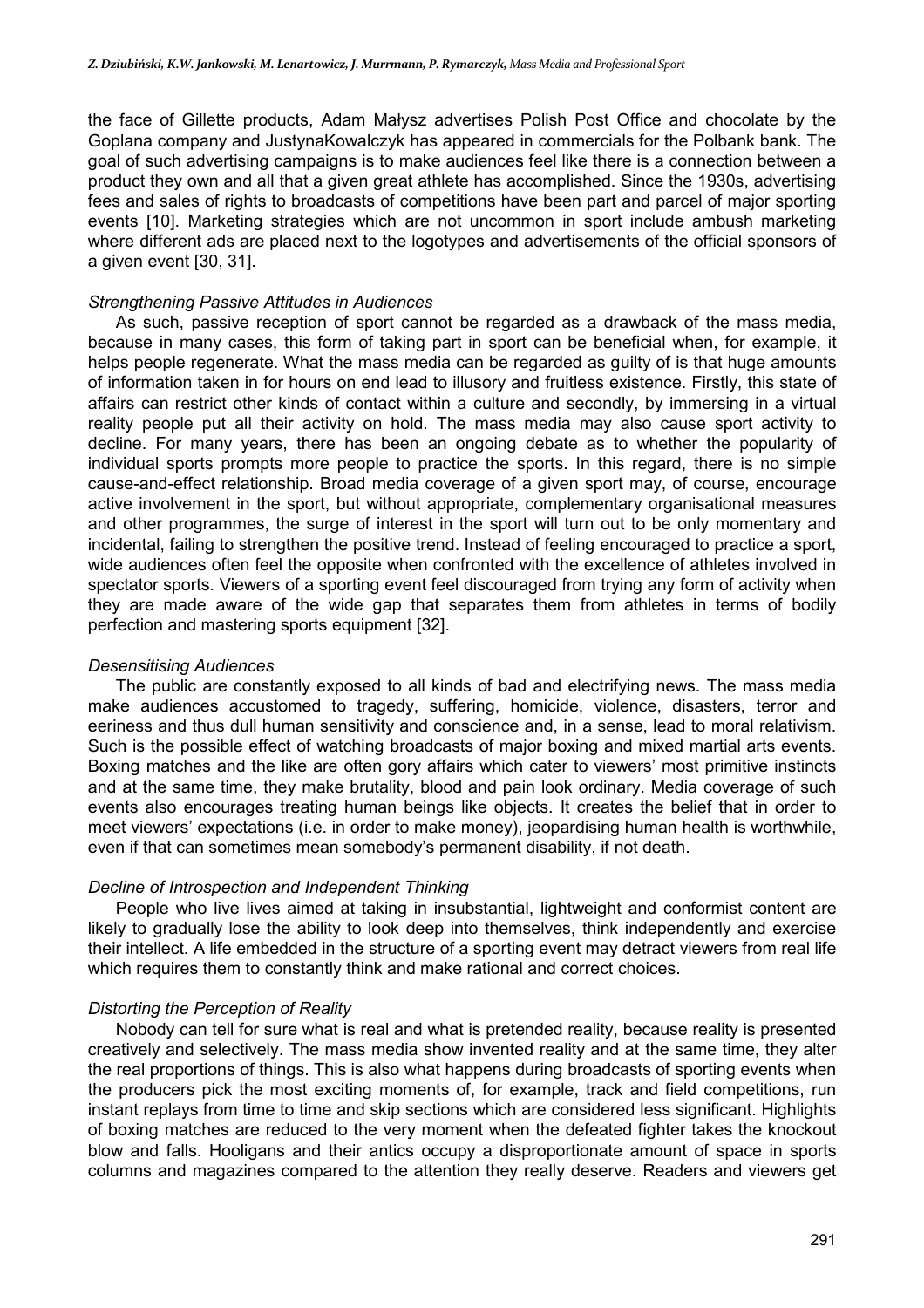the impression that this is what football and sport in general are like. Suddenly, it becomes unimportant that at the same time, hundreds of other football pitches and sports venues are hosting all kinds of competitions and a lot of good happens there, enabling athletes and sport fans alike to spend fun and quality time. What comes first is sensation and the opportunity to show some deviation.

### *Broken Ties with Time and Space*

"Some form of cultural diffusion was always taking place and certain models of behaviour and products of culture were always transplanted from one user community to another. Mass culture has intensified the process to proportions unheard of so far. This is bound with a number of phenomena where local cultures and subcultures become less hermetic and exploited, people and cultures are robbed of their roots, the awareness of where they came from and, frequently, their identity. There is a sense of alienation connected with this 'de-territorialisation of culture' and, because the context of time is lost, social memory undergoes destruction" [12]. Mass culture turns sporting events into shows where the unity of time and place is disrupted. Instead of the venue where a sporting event is taking place, viewers, listeners and readers are in a different location and usually follow the event from their homes, frequently located thousands of kilometres away. Sporting events are often covered with delay which in the case of the press is inevitable or else stems from organisational reasons, as is the case with television. "If the global media society has an arena of its own the way even the smallest Roman cities had theirs, then it is a virtual arena which is created both at stadiums and pitches and on television networks' editing tables" [12, 33].

#### *Negative Impact on Children*

The mass media have a negative impact on children mainly because children spend a lot of time watching television. There is a considerable body of research on the effect which television has on children and the findings show that so-called "TV children" lack enthusiasm, are slow learners, are easily bored and apathetic, have poor relations with other children, cannot play and show neither initiative, creativity nor will to act. They get stimulated by consumerism, manifested as a desire to possess objects such as clothes, toys, candy and so on. Children who watch a lot of television on a regular basis live in a false and fabricated world, which happens at the expense of living as part of a family, talking to other family members and doing things together. Primary socialisation within a family sometimes gets replaced by socialisation through television, where brutality and violence are in abundance. Children who spend a lot of time watching televised sporting events may lack time to actively practice sports and be unwilling to do it in the first place, short of ideas as to how to become involved in sport. There is little comfort in knowing that some children and adolescents have exchanged television for computers, narrowing their lives down to one-on-one interaction with the computer [34, 35].

#### **Conclusion**

Unbeknownst to many of us, the mass media have penetrated almost all aspects of the lives of contemporary people. One could say that the mass media are now integral with our livesand play an extremely important part in them. Not only are we a passive audience of the mass media, but the mass media influence the decisions we make and the way we behave.

The links and interrelations between sport and the mass media are many and multi-layered and opinions on them differ greatly, which the above analyses sought to demonstrate. The fundamental question is what the overall assessment of this relationship is. Without giving a straightforward answer, let us consider if this important social and cultural phenomenon can be deemed magnificent and perfect or whether it can be harshly criticised and disapproved of. Is it possible to say that there are only good sides to the mass media or on the contrary, that the mass media are something unnecessary and harmful? There is no easy answer nor can there be one, because the mass media have many faces.

The mass media emerged as a result of specific objective social and historical circumstances and as such, they need to taken for granted. They definitely constitute a response to the many different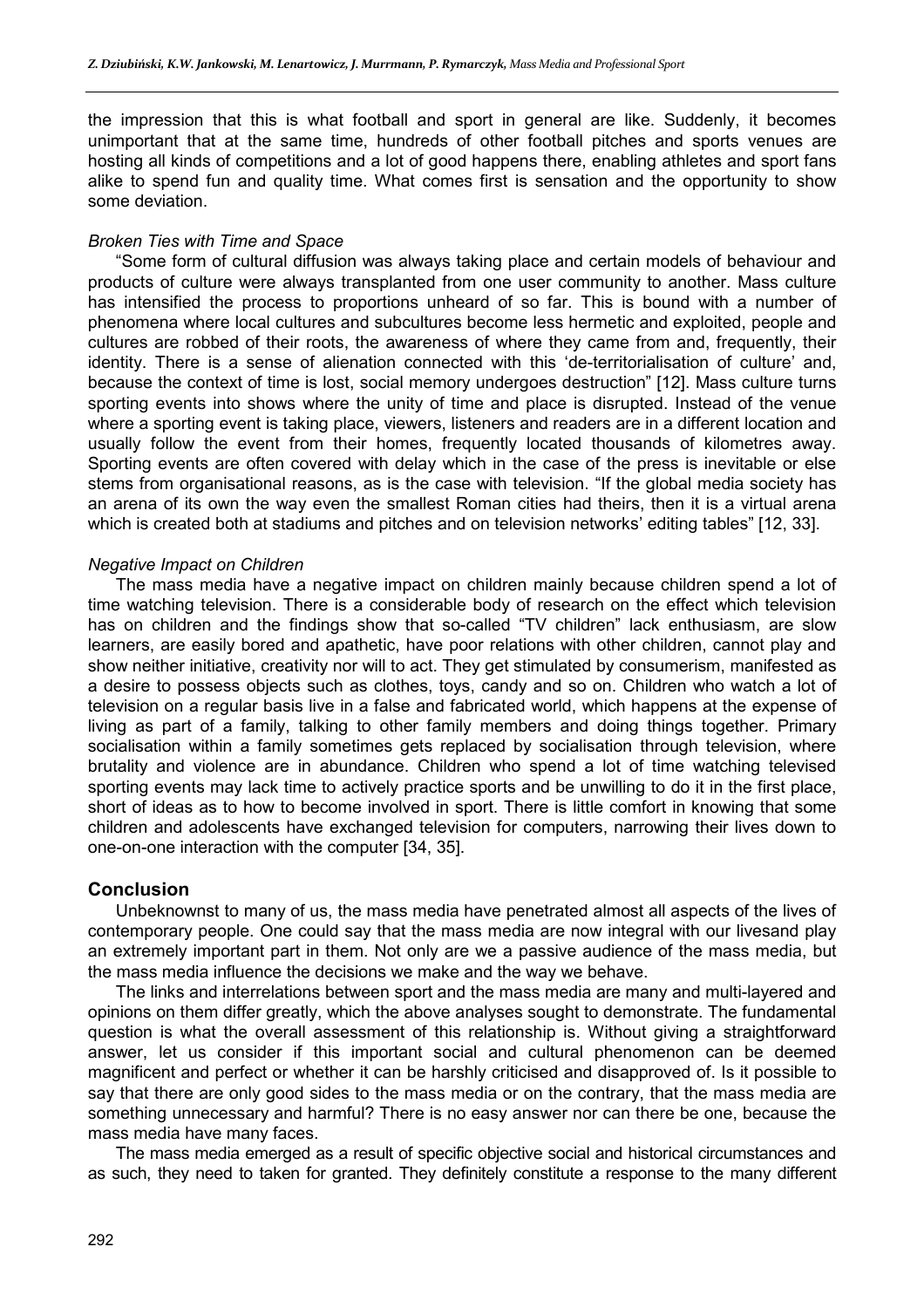needs of people who live in modern societies. Consequently, it is not possible to unequivocally decide whether the mass media are good or bad as far as contemporary people and the modern civilisation are concerned. Like most social and cultural phenomena, they can certainly be both.

The mass media can dramatically enhance the appeal of a show and make a sporting event a more powerful experience by means of instant replays, different camera angles, shots of the audience, footage of competing athletes shown from different cameras and viewing angles and highlights of the most dramatic moments. A lot depends on the creative skills possessed by directors, commentators, reporters, cameramen and television editors. Without a doubt, the mass media also ensure that sporting events are widely accessible. Still, the mass media are far more than just a means of transmitting reports from sporting events, as they also create these. The mass media evidently affect the way a sporting event is perceived, enabling sport fans and others to follow sporting events in solitude, at home, far away from real-life sports venues and thus unable to take part in the shared experience of sport competition and admiration for athletic perfection. Aided by modern technology (large spaces made to appear flat, altered geometry of stadiums, other venues and competitions, instant replays, highlights), the mass media change the character of sporting events to make them resemble theatrical performances.

The depiction of a sporting event in the mass media is detached from what happens in real life at a stadium. Sporting events appear more attractive and exciting, even though at the same time, the shared experience and the sense of togetherness are not there. It also has to be noted that a large percentage of sport fans enjoy media coverage of a sporting event better than direct participation in the event as audience members at a stadium, a sports hall or a swimming pool. This is particularly true about television. Furthermore, the mass media are not interested in strengthening values traditionally attributed to sport, such as sportsmanship, kindness, good, justice, respect for opponents and competition for the sake of plain enjoyment. Instead, they seek sensation, depicting sport competition as a quest for success at all costs and as a war. Most importantly, the mass media are on a never-ending quest for ratings and the big money that goes with it.

The mass media and sport are two domains which have an effect on each other and each of them changes because of the other. One could go as far as to say that despite all the shortcomings shown above, they form an almost perfect union these days. The union is so attractive that it draws marketing, big business and huge funds into its life [36, 37]. This aspect, while extremely important, was only given slight attention in this paper.

The mass media, including television, radio and the press, have turned sport into a global phenomenon, which is particularly true about the Olympic Games and the FIFA World Cup. Television stations air broadcasts of sporting events in prime time and sport itself has its rules modified and changed to make sure that mass audiences are even more attracted to it.

The union is doing just fine and both partners benefit from it a lot. Spectators, in turn, expect even better sporting shows to bring them stronger excitement with gripping aesthetic and carnivalesque qualities.

#### **References**

- 1. Castels M. End of Millenium. Oxford: Blackwell; 1998.
- 2. Maguire JA, Guttmann A.Mass Media and the Rise of Professional Sports. In: *Encyclopedia Britannica*. 2011 [Online] [http://www.britannica.com]
- 3. Adams BN, Sydie RA.Sociological Theory. Tousand Oaks, California: Pine Forge Press; 2001.
- 4. Hughes M, Kroehler CJ, VanderZanden JW. Sociology: The Core. New York: McGraw-Hill; 2001.
- 5. Babbie ER.The Practice of Social Research. Wadsworth: Thomson Learning Inc.; 2003.
- 6. Ritzer G, Goodman D.Sociological Theory. New York: McGraw-Hill; 2004.
- 7. Wenner LA, editor. Media, Sport & Society. Newbury Park. California: Sage; 1989.
- 8. Coakley JJ. Sports and the Media. In: *Sport in Society: Issues and Controversies*. Boston: McGraw-Hill; 2004.
- 9. Tuszyński B. Sport w środkach masowego przekazu [in Polish] [Sport in the Mass Media]. In: Krawczyk Z, editor. *Encyklopedia kultury polskiej XX wieku. Kulturafizyczna, sport [in Polish] [Encyclopedia of the 20th century Polish Culture. Physical Culture, Sport].* Warszawa: Instytut Kultury; 1997, 221-222.
- 10. Goldlust J. Sport as entertainment: the role of mass Communications. In: Rowe D, editor. *Critical Readings: Sport, Culture and Media.* Maidenhead: Open University Press; 2004, 43.
- 11. Morin E. L'Esprit du temps. Paris: Éditions Grasset Fasquelle; 1962, 10.